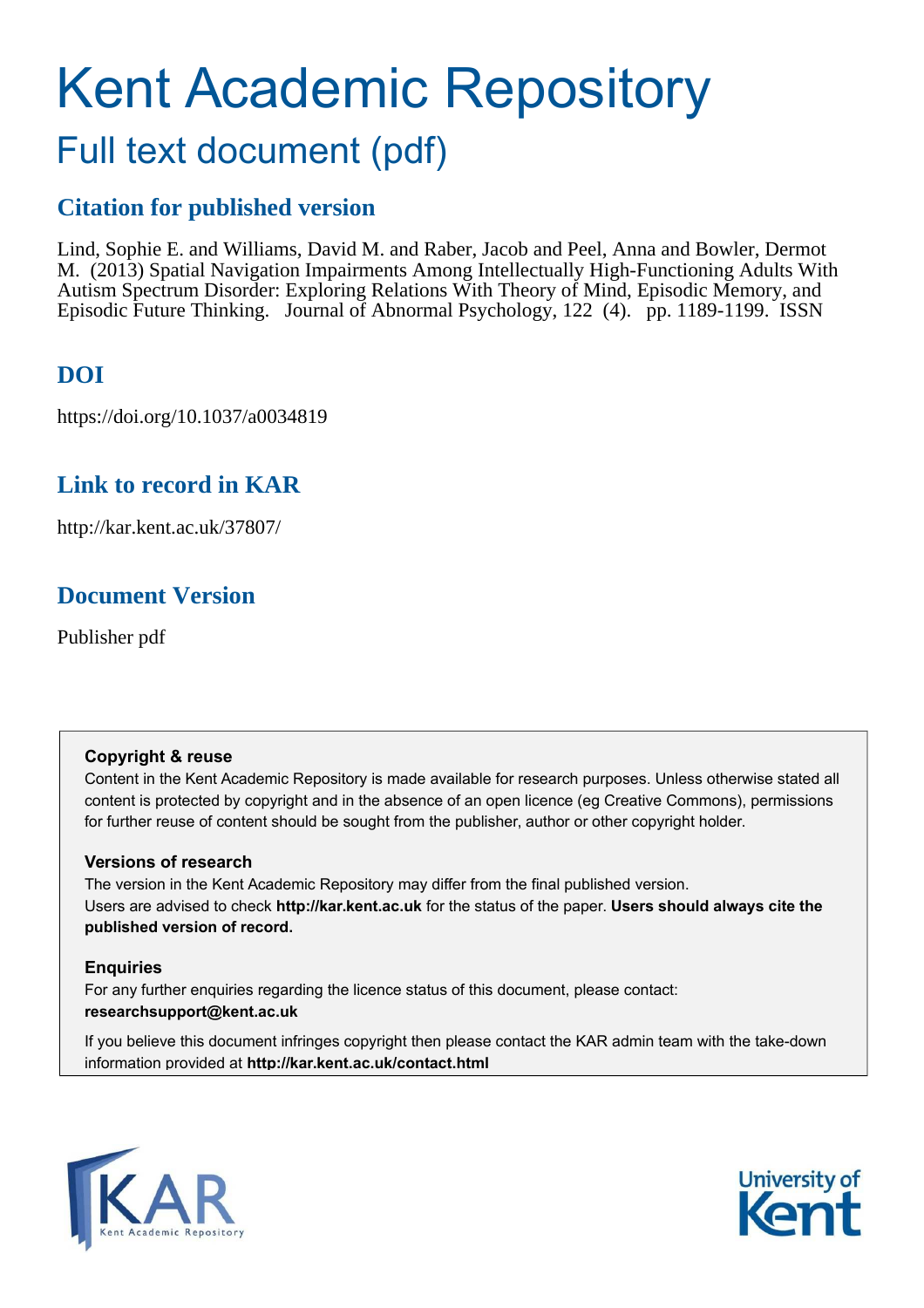### Spatial Navigation Impairments Among Intellectually High-Functioning Adults With Autism Spectrum Disorder: Exploring Relations With Theory of Mind, Episodic Memory, and Episodic Future Thinking

Sophie E. Lind and David M. Williams Durham University

Jacob Raber Oregon Health & Science University

Anna Peel Durham University

Dermot M. Bowler City University London

Research suggests that spatial navigation relies on the same neural network as episodic memory, episodic future thinking, and theory of mind (ToM). Such findings have stimulated theories (e.g., the scene construction and self-projection hypotheses) concerning possible common underlying cognitive capacities. Consistent with such theories, autism spectrum disorder (ASD) is characterized by concurrent impairments in episodic memory, episodic future thinking, and ToM. However, it is currently unclear whether spatial navigation is also impaired. Hence, ASD provides a test case for the scene construction and self-projection theories. The study of spatial navigation in ASD also provides a test of the extreme male brain theory of ASD, which predicts intact or superior navigation (purportedly a systemizing skill) performance among individuals with ASD. Thus, the aim of the current study was to establish whether spatial navigation in ASD is impaired, intact, or superior. Twenty-seven intellectually high-functioning adults with ASD and 28 sex-, age-, and IQ-matched neurotypical comparison adults completed the memory island virtual navigation task. Tests of episodic memory, episodic future thinking, and ToM were also completed. Participants with ASD showed significantly diminished performance on the memory island task, and performance was positively related to ToM and episodic memory, but not episodic future thinking. These results suggest that (contra the extreme male brain theory) individuals with ASD have impaired survey-based navigation skills—that is, difficulties generating cognitive maps of the environment—and adds weight to the idea that scene construction/self-projection are impaired in ASD. The theoretical and clinical implications of these results are discussed.

*Keywords:* autism spectrum disorder, episodic memory, episodic future thinking, spatial navigation, theory of mind

Spatial navigation refers to the ability to find one's way around an environment. It is a skill that is essential for everyday functioning, and one that we use all the time, whether we are following a familiar route from the living room to the kitchen to make a cup of tea, or finding the way back to the novel location of our parked car after a day out shopping. Navigation involves maintaining a

Sophie E. Lind, Department of Psychology, Durham University, Durham, United Kingdom; David M. Williams, Department of Psychology, Durham University, Durham, United Kingdom; Jacob Raber, Departments of Behavioral Neuroscience and Neurology, Oregon Health & Science University; Anna Peel, Department of Psychology, Durham University, Durham, United Kingdom; Dermot M. Bowler, Department of Psychology, City University London, London, United Kingdom.

Sophie E. Lind is now at Department of Psychology, City University London, London, United Kingdom. David M. Williams is now at School of Psychology, University of Kent, Canterbury, United Kingdom.

This study was funded by an ESRC grant (RES-062-23-2192) awarded to Sophie Lind and Dermot Bowler. This article has been published under the terms of the Creative Commons Attribution License [\(http://creativecommons.](http://creativecommons.org/licenses/by/3.0/) [org/licenses/by/3.0/\)](http://creativecommons.org/licenses/by/3.0/), which permits unrestricted use, distribution, and reproduction in any medium, provided the original author and source are credited. Copyright for this article is retained by the author(s). Author(s) grant(s) the American Psychological Association the exclusive right to

publish the article and identify itself as the original publisher. The current data were collected as part of a larger study exploring episodic memory, episodic future thinking, and navigation in ASD. Oregon Health & Science University sometimes receives a modest, one-time licensing fee from laboratories that use the Memory Island software (although no payment was received for its use in the present study). We are extremely grateful to the participants in this study. Thanks to the National Autistic Society for their support with participant recruitment. Finally, thanks to Catherine Grainger, Heather Payne, and Fiona McKee for their assistance in conducting the study, transcribing audio files, and coding the data; to Laurent Mottron for attempting to locate the data from [Caron et al. \(2004\);](#page-9-0) and to Sebastian Gaigg and Uta Frith for useful discussions about this article.

Correspondence concerning this article should be addressed to Sophie E. Lind, Department of Psychology, City University London, Whiskin Street, London, EC1R 0JD, United Kingdom. E-mail: [Sophie.lind.2@city.ac.uk](mailto:Sophie.lind.2@city.ac.uk)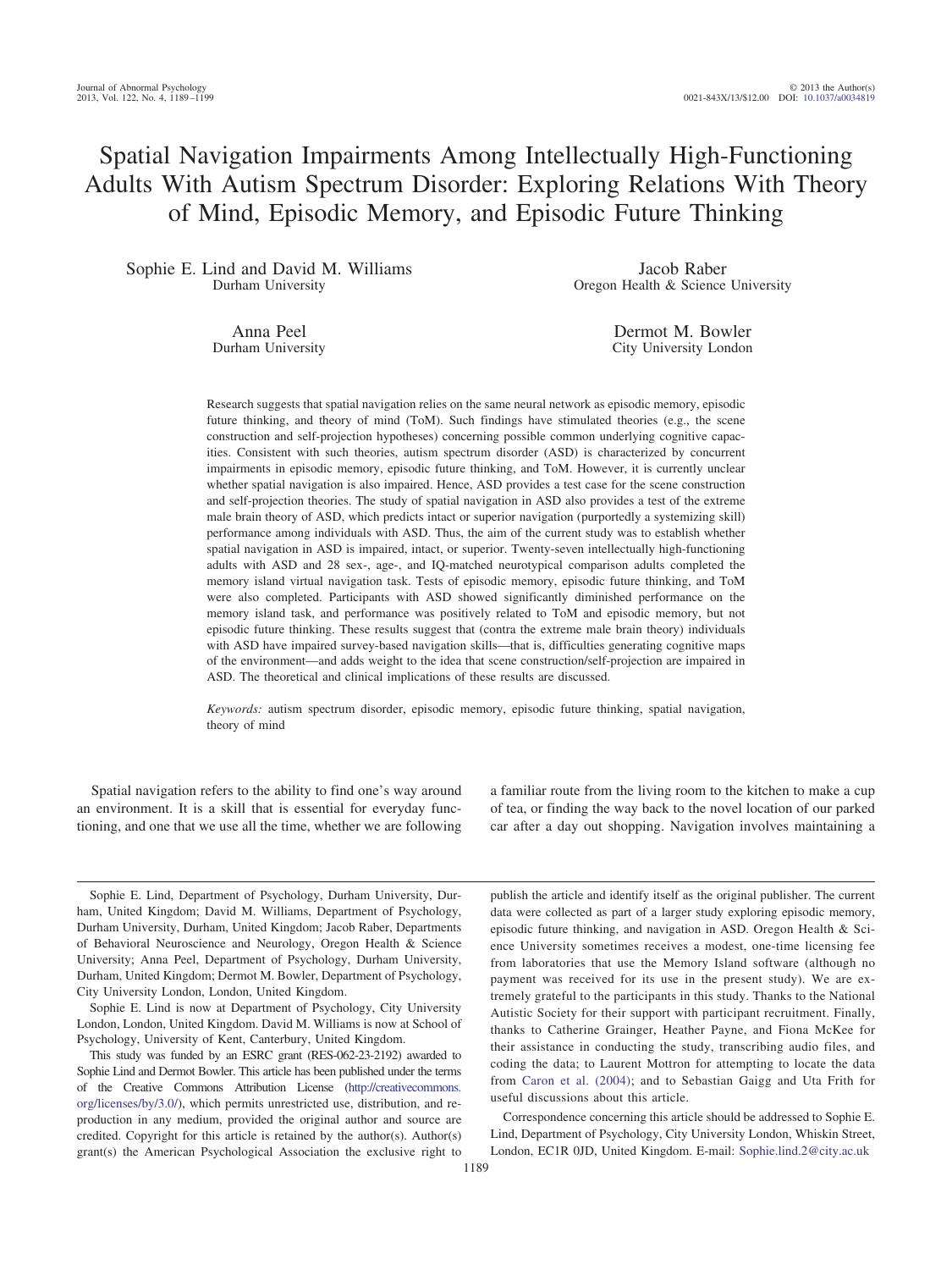sense of direction and location while moving around the environment, and can be supported by external representations, such as maps, or by internal mental representations based on sensory experience [\(Wolbers & Hegarty, 2010\)](#page-10-0). This latter type of navigation is the focus of the current article.

Researchers have identified several alternative navigation strategies in humans, including route-based and survey-based strategies [\(Thorndyke & Hayes-Roth, 1982\)](#page-10-1). Route-based navigation relies on gradually learned, inflexible, egocentric representations of specific sequences of landmarks, junctions, and so forth. This is the type of strategy that we typically rely on when following familiar routes, such as traveling from home to work, or from the living room to the kitchen. On the other hand, survey-based navigation relies on flexible, allocentric representations, or cognitive maps [\(Tolman, 1948\)](#page-10-2), of the layout of the environment. This is the type of strategy that we adopt when familiar route following is not possible. For example, if one's normal route from home to work is blocked due to road works, one has to consider the layout of the wider environment (referring to one's cognitive map) to successfully plan and execute an alternative route. These two navigation strategies appear to have unique underlying brain bases, with route-based and survey-based strategies depending on the caudate and hippocampus, respectively [\(Hartley, Maguire, Spiers, & Bur](#page-9-1)[gess, 2003\)](#page-9-1).

#### **Theories of the Underlying Neurocognitive Basis of Navigation**

Navigation is thought to be underpinned by several cognitive abilities, including long-term memory [\(Spiers & Maguire, 2008\)](#page-10-3). Whereas route-based navigation tends to be based on (implicit) procedural memory, survey-based navigation depends on (explicit) declarative memory [\(Gillner & Mallot, 1998\)](#page-9-2). In addition to the widely accepted role of declarative memory, two recently developed theories make more specific and novel proposals regarding the neurocognitive underpinnings of survey-based navigation.

[Hassabis, Kumaran, Vann, and Maguire \(2007\)](#page-9-3) have proposed that navigation depends on a more basic cognitive process, termed *scene construction*—the ability to mentally generate and maintain coherent, multimodal spatial representations, which involves binding together multiple elements of an imagined scene, including contextual details such as sounds, smells, feelings, thoughts, people, and objects. This process is said to rely on a network centered on the hippocampus. In addition to underpinning navigation, scene construction is also said to underpin episodic memory (the ability to mentally reexperience past episodes) and episodic future thinking (the ability to mentally preexperience possible future episodes).

An alternative theory has been put forward by [Buckner and](#page-9-4) [Carroll \(2007\),](#page-9-4) who propose that navigation depends on the capacity for self-projection, which they define as the ability to shift from one's current perspective to alternative perspectives. Specifically, it is claimed that navigation "involves simulating another view or mapping the environment," which requires shifting "from the present perspective to a simulated model of an alternative world" (p. 51). According to Buckner and Carroll, self-projection is also essential for episodic memory and episodic future thinking. In this respect, the scene construction and self-projection hypotheses are overlapping. The self-projection theory departs from the scene construction theory, however, in claiming that the ability to represent others' mental states (an aspect of theory of mind [ToM]) requires self-projection.

The key prediction emerging from these theories is that navigation abilities should be positively correlated with episodic memory, episodic future thinking, and (according to the self-projection hypothesis only) ToM, because all of these abilities depend on the same underlying mechanism/process. Thus, observation of dissociations between these abilities would provide a significant challenge to these theories. Such a challenge may come from the case of autism spectrum disorder (ASD).

#### **ASD: A Possible Test Case for Theories of the Neurocognitive Underpinnings of Navigation**

ASD is a developmental disorder characterized by impairments in social communication and interaction and restricted and repetitive behaviors [\(American Psychiatric Association, 2013\)](#page-9-5). At the cognitive level, ASD is characterized by impairments in episodic memory and episodic future thinking [\(Lind & Bowler, 2010;](#page-9-6) [Lind](#page-9-7) [& Williams, 2012;](#page-9-7) [Lind, Williams, Bowler, & Peel, 2013;](#page-9-8) but see [Crane, Lind, & Bowler, 2013\)](#page-9-9), as well as ToM [\(Happé, 1995\)](#page-9-10). Thus, individuals with ASD exhibit impairments in two of the three abilities said to rely on scene construction and three of the four abilities said to rely on self-projection.

Thus, existing evidence is consistent with the idea that scene construction and/or self-projection are impaired in ASD. This has led us to propose that at least part of the cognitive profile in ASD may be the consequence of underlying deficits in the capacity for scene construction and/or self-projection [\(Lind & Williams, 2012\)](#page-9-7). If our hypothesis is correct—and, more widely, if the scene construction or self-projection theories are correct—we should also expect to find impairments in survey-based navigation in ASD.

However, our prediction stands in contrast to that arising from a prominent theory of the etiology of ASD, namely, the extreme male brain theory [\(Baron-Cohen, 2002\)](#page-9-11). According to this theory, individuals with ASD represent extreme cases of the "male brain" type. The concepts of *empathizing* and *systemizing* are central to this theory. Here, empathizing refers to "the drive to identify another person's emotions and thoughts, and to respond to these with an appropriate emotion," whereas systemizing refers to "the drive to analyze the variables in a system to derive the underlying rules that govern the behavior of a system" [\(Baron-Cohen, 2002,](#page-9-11) p. 248). It is claimed that empathizing is superior to systemizing in neurotypical female brains, whereas the reverse is true in neurotypical male brains. In support of this empathizing–systemizing theory of psychological sex differences, [Baron-Cohen, Knick](#page-9-12)[meyer, and Belmonte \(2005\)](#page-9-12) explicitly use the example of sex differences in navigation ability. A substantial literature has shown that males of several species (including humans) outperform females on tests of spatial navigation [\(Dabbs, Chang, Strong, &](#page-9-13) [Milun, 1998;](#page-9-13) [Jones, Braithwaite, & Healy, 2003\)](#page-9-14). [Baron-Cohen et](#page-9-12) [al. \(2005\)](#page-9-12) highlight that "male rats perform significantly better than females do on the radial arm [maze] and Morris water maze," that "human males also commit fewer errors and require less time to complete a 'virtual' maze," and that "such differences reflect stronger systemizing in males" (pp. 819–820). Indeed, [Baron-](#page-9-15)[Cohen, Richler, Bisarya, Gurunathan, and Wheelright's \(2003\)](#page-9-15) self-report Systemizing Quotient, which purportedly measures sys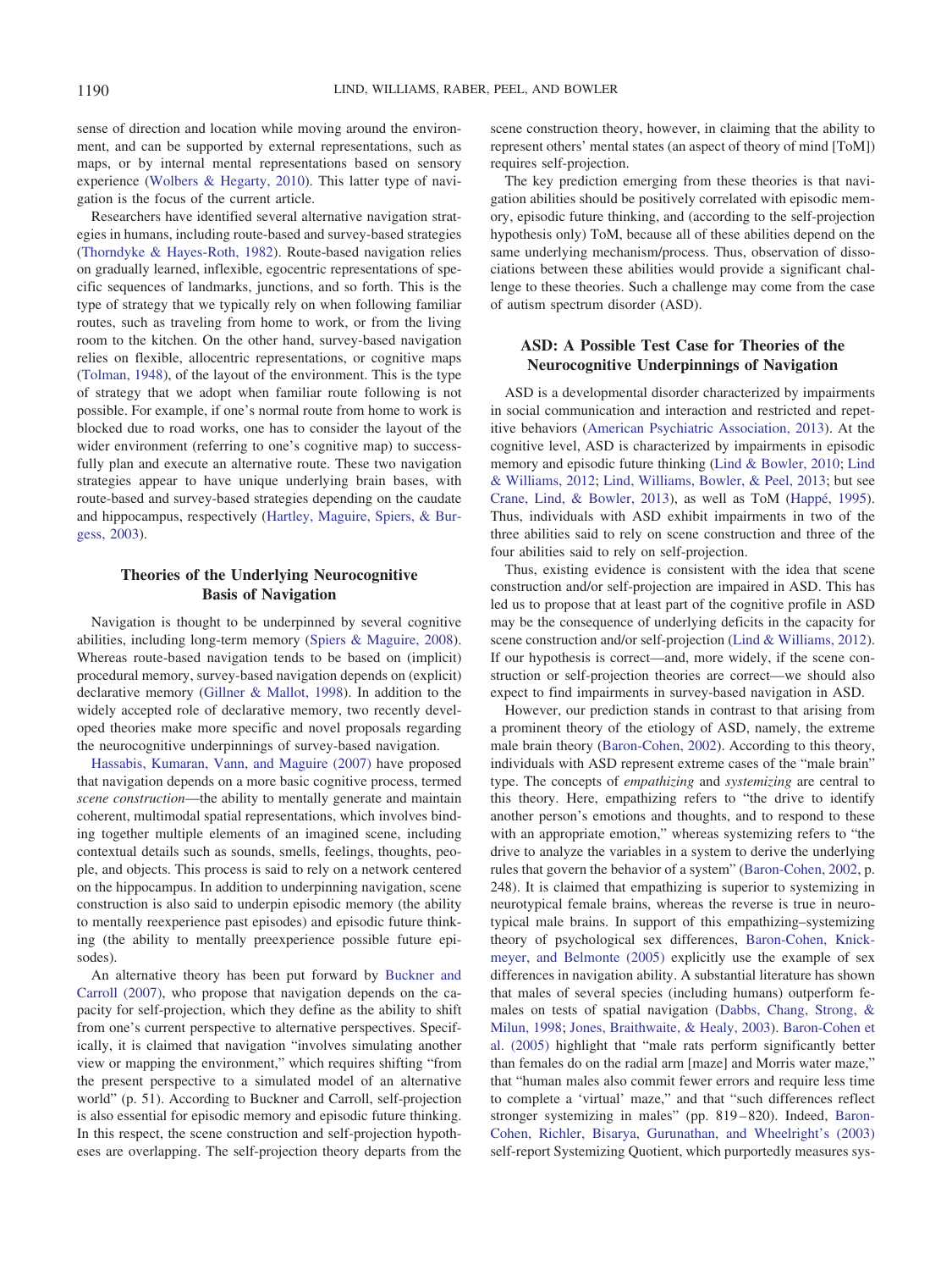temizing, includes several items relating to spatial navigation (e.g., "I find it difficult to learn my way around a new city"). Thus, spatial navigation is seen as a prototypical example of a sexually dimorphic skill (favoring males) that requires systemizing. As such, if people with ASD have extreme male brains, and are thus *hypersystemizers*, they should show intact or superior navigation skills.

#### **Previous Research on Navigation in ASD**

To our knowledge, only three previous studies have directly explored navigation ability in ASD. However, each suffers from limitations that restrict the conclusions that can be drawn from them.

In the first of these studies, [Prior and Hoffman \(1990\)](#page-9-16) reported a significant impairment on a computerized corridor maze task among 12 children and adolescents with ASD. However, the ASD group in this study had a significantly lower mean performance IQ than either of the two comparison groups. Given that nonverbal intelligence is a key factor in determining navigation performance, this lack of matching makes it difficult to determine whether diminished maze task performance resulted from ASD-specific navigation impairments or merely the overall lower nonverbal intelligence of the ASD group.

In the second study, [Caron, Mottron, Rainville, and Chouinard](#page-9-0) [\(2004\)](#page-9-0) reported intact or superior navigation among 16 adolescents and adults with ASD using corridor maze tasks. However, for four of their six experiments, no means, standard deviations, or inferential statistics (e.g., *F*, *t*, *p*, or effect-size values) were reported for between-groups differences, making it is difficult to interpret the results confidently.

More recently, [Edgin and Pennington \(2005\)](#page-9-17) reported intact virtual water maze performance among 24 children with ASD. However, this finding may be attributable to the fact that the male-to-female ratio was significantly higher in the ASD group than the comparison group. Given that males generally show an advantage on spatial navigation tasks, ASD-specific deficits in navigation may have been masked in this study, because the higher proportion of males in the ASD group artificially inflated navigation performance relative to the female-dominated comparison group.

<span id="page-3-0"></span>Thus, at present, the evidence from the only study of navigation in ASD among appropriately matched groups [\(Caron et al., 2004\)](#page-9-0) does not support the view that this ability is diminished (although incomplete reporting of data by Caron et al. makes conclusions tentative, at best). However, more general task-related limitations apply to each of the existing studies of navigation in ASD, making firm conclusions about *survey-based* navigation in this disorder difficult to draw.

#### **Methodological Limitations of Corridor Maze and Simple Virtual Water Maze Tasks**

The studies of navigation in ASD by [Prior and Hoffman \(1990\)](#page-9-16) and [Caron et al. \(2004\)](#page-9-0) each used corridor maze paradigms. Although such tasks provide unambiguous measures of routebased (caudate-centered) navigation strategies, it has been argued that they cannot be used as measures of survey-based (hippocampal-centered) strategies, because they can be executed using procedurally memorized sequences of turns, or stimulus– response associations, rather than topographical knowledge of the layout of an environment [\(Burgess, Maguire, & O'Keefe, 2002\)](#page-9-18). Hence, aside from the limitations already discussed, corridor maze studies provide minimal information about survey-based navigation and have little bearing on the scene construction and selfprojection theories.

Furthermore, concerns have been expressed regarding the appropriateness of water-maze-type tasks for use in humans. For example, [Burgess et al. \(2002\)](#page-9-18) highlight the fact that highly simplistic virtual room environments, such as the one used in [Edgin and Pennington's \(2005\)](#page-9-17) study, lack texture (e.g., landmarks), meaning the entire environment is visible from any given vantage point. Hence, it is possible to succeed on such tasks via "simple visual pattern matching" (p. 628) without survey knowledge. Moreover, such simple environments lack a sense of immersion. Arguably, such tasks are so far removed from real-life navigation scenarios that they give us a limited picture of navigation abilities.

#### **The Current Study: Hypotheses and Predictions**

The current study employed the memory island navigation paradigm, which involves a realistic, large-scale, virtual island environment, where task success depends on survey-based navigation strategies. This paradigm has been used in several previous studies of adults and children (e.g., [Piper, Acevedo, Craytor, Murray, &](#page-9-19) [Raber, 2010;](#page-9-19) [Rizk-Jackson et al., 2006\)](#page-9-20). In this task, participants use a joystick to find their way to several target objects positioned in different locations on the island. During an initial visible phase, participants complete several trials in which target object locations are indicated by large, easily visible flags. This phase provides an opportunity to construct a cognitive map of the environment and to learn the locations of the target objects. Here, it is possible to succeed using a locomotor guidance strategy—an online process that does not rely on survey-based navigation or long-term memory—that allows one to travel to a visible beacon (such as a tall building or, in this case, a flag) that can be kept in constant view [\(Foo, Warren, Duchon, & Tarr, 2005\)](#page-9-21). Hence, performance during this phase indexes participants' baseline ability to cope with extraneous, noncentral task demands, such as comprehension of task instructions and proficiency with the joystick. This phase is immediately followed by the hidden (experimental) phase in which participants complete several trials in which flag markers are no longer used. Here, participants must rely solely on their cognitive map of the environment and their memory for the location of the target object—performance depends on survey-based navigation.

Like a traditional water maze, the island consists of four quadrants, each of which is assigned a unique target object. However, unlike in most virtual water maze tasks, it is not possible to succeed through simple visual pattern matching because the environment is richly textured, with numerous buildings, trees, and other landmarks (thus, only a restricted portion of the landscape is visible from any given viewpoint). Virtual navigation tasks, such as the memory island task, are widely considered to provide a valid index of real-world navigation skills [\(Maguire, Burgess, &](#page-9-22) [O'Keefe, 1999\)](#page-9-22). Although there are notable differences between virtual and real-world tasks (e.g., in virtual tasks, the field of view is smaller and vestibular/proprioceptive information is unavail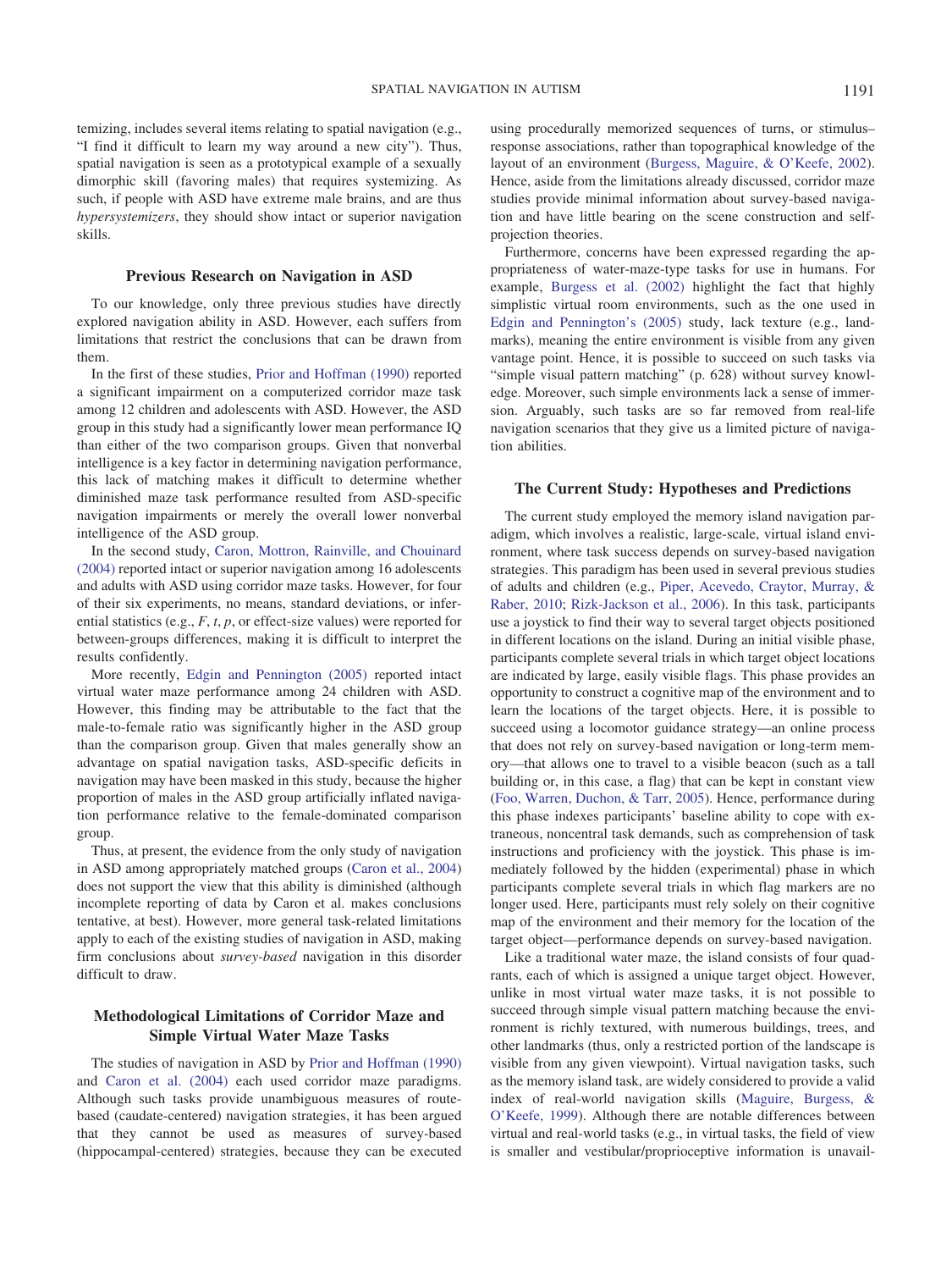able), the cognitive maps that people develop in each context are remarkably similar [\(Ruddle, Payne, & Jones, 1997\)](#page-9-23).

If the scene construction or self-projection hypotheses are correct, participants with ASD should perform significantly less well than comparison participants on hidden trials but not visible trials. This would indicate specific difficulties with survey-based navigation. In contrast, if the extreme male brain theory of ASD is correct, participants with ASD should show intact or superior performance on the hidden trials, reflecting strong survey-based navigation ability. Thus, the analysis of between-group differences in memory island performance provides a key opportunity for distinguishing between these theoretical positions. However, further (and more fine-grained) opportunity to distinguish between the scene construction and self-projection theories is provided by analysis of the cognitive correlates of memory island task performance.

The data presented here were collected as part of a larger study to explore the underlying basis of (a) deficits in episodic memory and episodic future thinking in ASD, and (b) predicted deficits in navigation in ASD. The episodic memory and episodic future thinking data are reported in [Lind et al. \(2013\),](#page-9-8) which also reports data from a ToM task. Given the strong theoretical links between navigation, episodic memory, episodic future thinking, and ToM, we were interested in exploring the relation between performance on the memory island task and performance on these three tasks. We do not repeat the basic findings (i.e., between-groups differences) from these tasks here. Instead, we report only specific analyses concerning within-group relations between navigation, episodic memory, episodic future thinking, and ToM, which have not been reported elsewhere.

<span id="page-4-0"></span>If the scene construction theory is correct, we should observe significant positive correlations between navigation and episodic memory and episodic future thinking, but not between navigation and ToM. On the other hand, if the self-projection hypothesis is correct, we should expect to see significant positive correlations between navigation and episodic memory, episodic future thinking, *and* ToM.

#### **Method**

#### **Participants**

Twenty-seven intellectually high-functioning adults with ASD (21 men) and 28 neurotypical comparison adults (21 men) participated. Participants in the ASD group had received formal diagnoses of autistic disorder  $(n = 5)$  or Asperger's disorder  $(n = 22)$ , according to the criteria of the *Diagnostic and Statistical Manual of Mental Disorders* (4th ed.; [American Psychiatric Association,](#page-9-24) [2000\)](#page-9-24). All participants were free from neurological/psychiatric disorders other than ASD.

Several measures were used to assess current ASD features among participants with ASD, and ASD-like features among comparison participants. First, 19 of 27 participants with ASD completed Module 4 of the Autism Diagnostic Observation Schedule– Generic (ADOS; [Lord et al., 2000\)](#page-9-25). ADOS assessments were conducted by trained individuals who had achieved research-level scoring reliability. Eight participants with ASD were unwilling to complete an assessment. All participants who completed the ADOS met the ASD cutoff  $(\geq 7 \text{ points})$ .

Second, all participants completed the Autism-Spectrum Quotient (AQ; [Baron-Cohen, Wheelwright, Skinner, Martin, & Club](#page-9-26)[ley, 2001\)](#page-9-26). All comparison participants scored below the ASD cutoff on the  $AQ$  (<26 points; [Woodbury-Smith, Robinson,](#page-10-4) [Wheelwright, & Baron-Cohen, 2005\)](#page-10-4). All but three participants with ASD scored above the ASD cutoff on the AQ, and each of those three scored above the cutoff on the ADOS.

Finally, a relative or long-standing friend of each participant completed the Social Responsiveness Scale, second edition (SRS-2; [Constantino & Gruber, 2012\)](#page-9-27). Due to the lack of an appropriate or willing informant, SRS-2 data could not be obtained for two participants with ASD and two comparison participants. All comparison participants scored below the ASD cutoff  $(<$ 60 points) on the SRS-2. Only two participants with ASD missed the ASD cutoff on the SRS-2 and both scored above the cutoff on the ADOS.

Participant characteristics are presented in [Table 1.](#page-3-0) The groups were matched closely for verbal and nonverbal ability (assessed by the Wechsler Abbreviated Scale of Intelligence; [Wechsler, 1999\)](#page-10-5), age (see [Table 1](#page-3-0) for matching statistics), and sex ratio,  $\chi^2(1, N =$  $55$ ) = 0.06,  $p = .808$ ,  $\phi = .03$ . Ethical approval was obtained from the appropriate research ethics committees. All participants gave written, informed consent, and all were paid for participation.

#### **Materials and Procedure**

**Memory island navigation task.** Participants were asked to navigate within a computer-simulated, three-dimensional, island environment, measuring  $347 \times 287$  m (see [Figure 1](#page-4-0) for screenshots). The task was presented on an RM desktop personal computer with a 22-in. LG TFT monitor, and included not only a visual

Table 1

| Participant Characteristics (Means, Standard Deviations, and Inferential Statistics for Between-Group Differences) |  |  |  |  |  |  |
|--------------------------------------------------------------------------------------------------------------------|--|--|--|--|--|--|
|                                                                                                                    |  |  |  |  |  |  |

| Characteristic | $ASD (n = 27)$ | Comparison $(n = 28)$ |       |         | d    |  |
|----------------|----------------|-----------------------|-------|---------|------|--|
| Age (years)    | 34.64 (12.97)  | 33.02 (16.40)         | 0.41  | .687    | 0.11 |  |
| <b>VIQ</b>     | 109.78 (15.23) | 112.71 (12.21)        | 0.79  | .433    | 0.21 |  |
| PIQ            | 110.89(16.33)  | 113.89 (12.56)        | 0.61  | .546    | 0.21 |  |
| <b>FSIQ</b>    | 111.33(15.95)  | 113.89(11.17)         | 0.69  | .492    | 0.19 |  |
| AQ             | 34.15(8.61)    | 12.11(5.03)           | 11.54 | < 0.001 | 3.12 |  |
| $SRS-2$        | 96.96 (31.32)  | 18.77 (19.36)         | 10.67 | < 0.001 | 3.00 |  |
| ADOS-G         | 11.11(2.81)    |                       |       |         |      |  |

*Note*. ASD = autism spectrum disorder; VIQ = verbal IQ; PIQ = performance IQ; FSIQ = full scale IQ; AQ = Autism Spectrum Quotient; SRS-2 = Social Responsiveness Scale, 2nd Edition;  $ADOS-G =$  Autism Diagnostic Observation Schedule-Generic.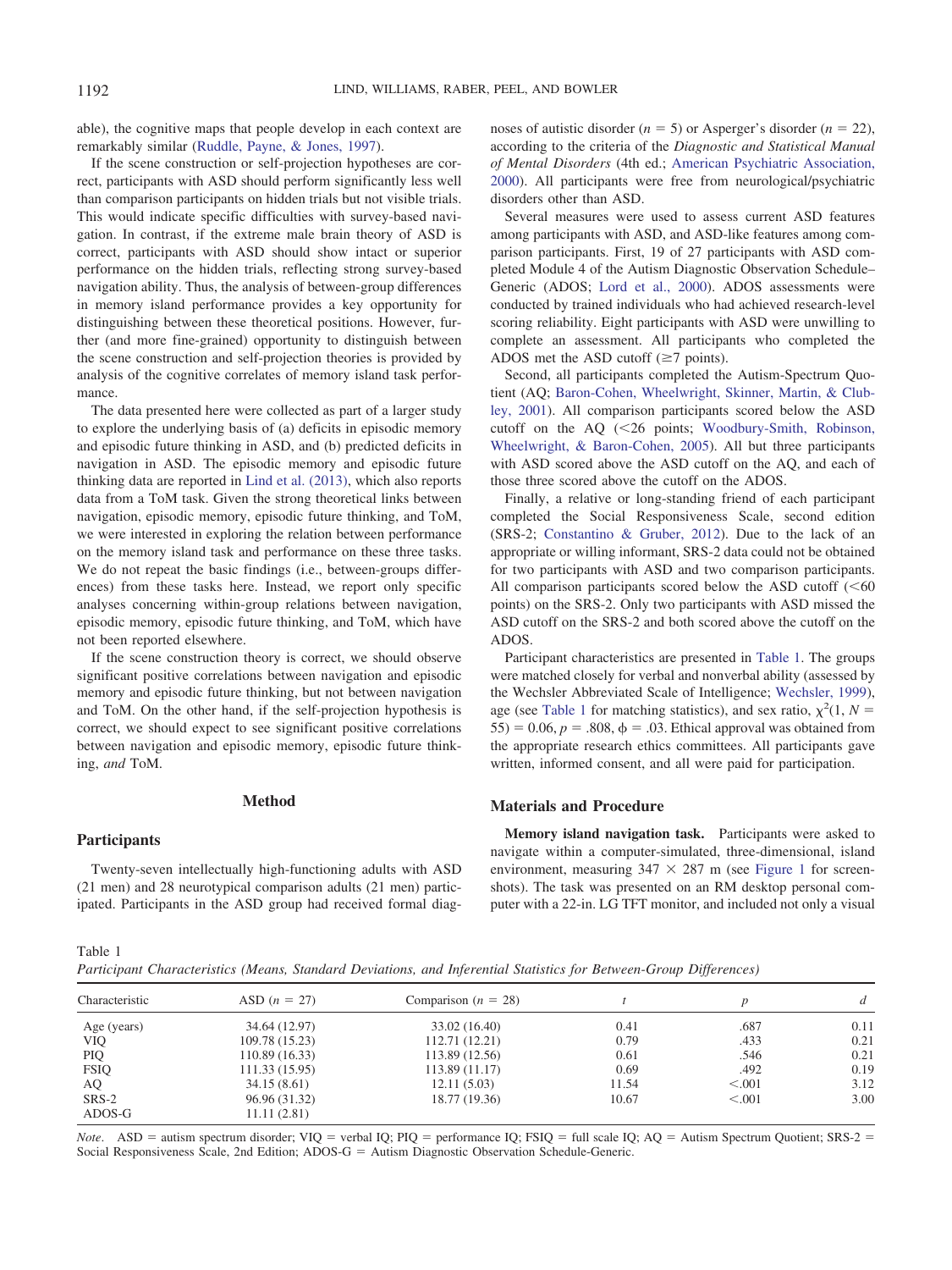

*Figure 1.* Screenshots from the memory island navigation task (A and B show the same view as it appeared in the visible and hidden conditions of the experiment, respectively; C, D, E, and F show the target objects used during the visible trials; D shows the target object used for the hidden trials).

(full color) depiction of the surroundings, including buildings and other landmarks, but also accompanying nature sounds (presented via Creative 265 external speakers), such as birdsong and moving water. Participants sat at a comfortable distance from the screen  $({\sim}50 \text{ cm}).$ 

Participants could explore the virtual environment using a Microsoft Sidewinder joystick, which allowed them to determine their direction and speed of travel. At the outset of the task, participants were presented with the following on-screen instructions (in addition to verbal instructions from the experimenter):

You will cruise on a virtual island. In each trial, you will start in the same position, but you may be looking in a different direction. Your mission is to find a mysterious object hidden somewhere on the island. To do that you need to look closely at what's on the island. Try to make a map in your head of the island and where the mysterious objects are located on the island. If you cannot find the mysterious object within two minutes, an arrow will help guide you to it. Once you have found it, you must stand next to it and wait for the game to end.

*Visible condition.* During the first phase of the task, participants completed four *visible* trials. In this condition, target items were marked by large flags, which could be clearly seen from a considerable distance. Across visible Trials 1, 2, 3, and 4, the target objects were a sculpture, seal, seagull, and fountain, respectively (corresponding to D, E, F, and C, respectively in [Figure 1\)](#page-4-0). Each target was assigned a unique location. On a given trial, only one target was visible. At the outset of each trial, participants were instructed to locate the flag and move toward it to find the target object. If they were unable to locate it within 2 min, an arrow appeared to direct them to it. Once the object was found, the participant was required to stand next to it, and the word "Remember" appeared on the screen, prompting them to try to memorize its location.

*Hidden condition.* The visible phase was immediately followed by the hidden phase, comprising four *hidden* trials. In this condition, no flag markers were present, and participants were required to find their way to the same target object (sculpture) on each trial (the location was identical to the visible trial). The repeated use of the same target across hidden trials provided participants with continued opportunity for learning (protecting against floor effects). The target object was indicated to the participant, in the form of an on-screen visual image, at the outset of each trial. As for visible trials, if a participant was unable to locate the target object within 2 min, an arrow appeared to direct them to it.

For both visible and hidden trials, the starting location was always the center of the island. The starting orientation was varied across trials, but these variations remained constant across participants. In other words, participants started each trial facing a different direction—a feature of the task, designed to eliminate route-based strategies. Target locations were kept constant for all participants. The time taken to complete the task varied according to how quickly participants completed each trial (10 to 15 min for most participants). The experimenter remained present throughout.

*Dependent measures.* Participants' movements were recorded in time-stamped coordinate files. Several dependent variables were calculated for each trial, including

- 1. Proportion of time spent within the target quadrant. This is the most commonly used performance measure on water-maze-type navigation tasks. If a participant has successfully learned the location of the target object, he or she should spend more time searching in the correct quadrant. Hence, higher scores indicate better performance and more efficient routes.
- 2. Latency to reach the target (s). This simply provides a measure of how long it takes a participant to reach the target object.
- 3. Proportion of successful trials. This provides the most basic indicator of task performance. Successful trials were defined as trials in which the target was located within 2 min (i.e., before the arrow appeared on screen to direct the participant to the target object).
- <span id="page-5-0"></span>4. Velocity (virtual units/s). This is not a measure of task success itself, but several other dependent variables depend, to some extent, on velocity. These variables include proportion of successful trials (it is more difficult to reach the target within 2 min if one is traveling slowly) and latency (if one is traveling quickly, one should be able to reach the target object in a shorter time). By contrast, proportion of time spent in the target quadrant is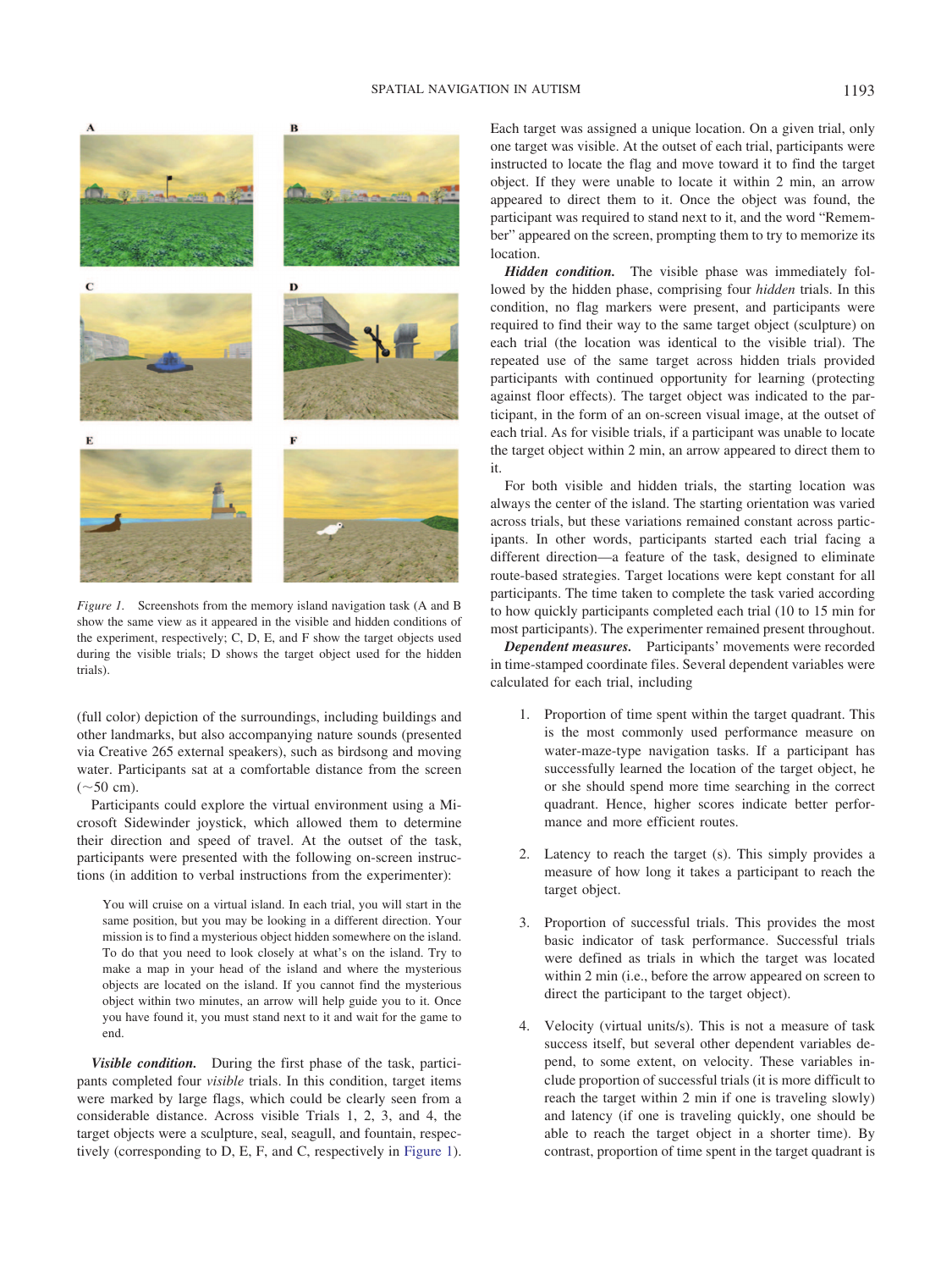immune to the confounding effect of velocity. Hence, it is the purest measure of task success.

5. Path length (virtual units). In general, shorter paths indicate more efficient navigation—if an individual knows where they are going, they can travel directly there. However, it is important to note that, although this measure is independent of velocity, path length is not the optimal performance measure because shorter paths do not necessarily indicate task success (i.e., locating target within 2 min).

Data were not analyzed on a trial-by-trial basis because starting orientation (which varied across trials) influences the level of difficulty and would have confounded the results. Thus, for the purpose of data analysis, performance was collapsed across the four visible and four hidden trials, respectively. Average scores, rather than total scores, for each condition were used throughout (to aid comparisons with previous studies).

In the current article, we report results from each of the dependent measures described, in keeping with previous studies involving the memory island paradigm. However, the *key* measure of navigation ability is proportion of time spent in the target quadrant on hidden trials. Indeed, this is arguably the optimal measure of survey-based navigation from this task among people with ASD. As stated, proportion of time spent in the target quadrant is the only performance measure that is independent of velocity. This is particularly relevant when considering performance among individuals with ASD, as ASD is characterized by lower processing efficiency [\(Williams, Boucher, Lind, & Jarrold, 2013\)](#page-10-6) and slower performance across a diverse range of cognitive tasks [\(Bowler,](#page-9-28) [1997;](#page-9-28) [Sachse et al., 2013;](#page-10-7) [Schmitz, Daly, & Murphy, 2007\)](#page-10-8). Thus, it is highly likely that individuals with ASD will travel at lower velocity than comparison participants in the memory island task, and consequently show longer latencies and a lower proportion of successful trials. However, this would reflect generally reduced processing efficiency, rather than specific problems with spatial navigation. By focusing on proportion of time spent in the target quadrant, we are providing the most stringent and conservative test of survey-based navigation ability in ASD.

<span id="page-6-0"></span>**Episodic memory/episodic future thinking task.** The episodic memory and future thinking task was based on [Hassabis et](#page-9-3) [al. \(2007\).](#page-9-3) Participants were presented with cue cards (e.g., "How you spent your last birthday," "Something you will be doing this weekend") and asked to remember several past personal experiences (assessing episodic memory) and imagine several future personal experiences (assessing episodic future thinking), and describe these to the experimenter. For each description, a composite experiential index score was calculated (range  $= 0$  to 60). This provides a measure of how rich and detailed each description was. These scores were averaged across the past and future conditions, respectively, with higher scores indicating better episodic memory or future thinking. For full details of the method, see [Lind et al.](#page-9-8) [\(2013\).](#page-9-8)

**ToM task.** ToM was assessed using the animations task [\(Abell, Happé, & Frith, 2000\)](#page-9-29), which requires participants to describe interactions between two triangles, as portrayed in a series of silent video clips. Four of the clips were intended to evoke mentalistic descriptions involving the attribution of mental states, such as belief, intention, and deception (*mentalizing* or ToM condition), and four were intended to evoke physical descriptions, involving the attribution of physical agency (*physical* or control condition). Descriptions were assigned scores of 0, 1, or 2 according to their level of accuracy. Therefore, within each condition, the maximum score was 8 points. For full details of the method see [Lind et al. \(2013\).](#page-9-8) The animations task was employed because, unlike other classic measures of ToM (e.g., false belief tasks), it is sensitive to ToM impairments among intellectually highfunctioning individuals with ASD, and variation in ToM skills among neurotypical individuals (e.g., [Castelli, Frith, Happé, &](#page-9-30) [Frith, 2002;](#page-9-30) [Williams et al., 2013\)](#page-10-6).

#### **Data Analysis**

A standard alpha level of .05 was used to determine statistical significance. All reported significance values are for two-tailed tests (except those associated with correlation analyses, in which directional hypotheses were made). When ANOVAs or *t* tests were used, we report  $r \geq 0.10 = \text{small}; \geq 0.30 = \text{moderate}; \geq 0.50 = \text{large};$ [Cohen, 1969\)](#page-9-31) or Cohen's  $d \approx 20 = \text{small}; \geq .50 = \text{moderate};$  $\geq 0.80$  = large; [Cohen, 1969\)](#page-9-31) values as measures of effect size.

#### **Results**

#### **Memory Island Navigation Task Performance**

**Proportion of time spent in the target quadrant.** Proportion of time spent in the target quadrant was analyzed using a 2 (group: ASD, comparison)  $\times$  2 (condition: hidden, visible) mixed-design ANOVA. This revealed a nonsignificant main effect of group, *F*(1, 53) = 1.90,  $p = .174$ ,  $r = .19$ , a significant main effect of condition,  $F(1, 53) = 4.71$ ,  $p = .034$ ,  $r = .29$ , reflecting poorer performance in the hidden condition, and a significant interaction between group and condition,  $F(1, 53) = 4.17$ ,  $p = .046$ ,  $r = .27$ . [Figure 2](#page-5-0) illustrates this interaction effect.

In order to establish the source of this interaction effect, follow-up *t* tests were conducted. Independent-samples *t* tests revealed that, in the visible condition, there was no significant



*Figure 2.* Mean proportion of time spent in the target quadrant (the primary measure of navigation ability from the memory island task) for each group in each condition (error bars represent  $\pm$  1 *SE*).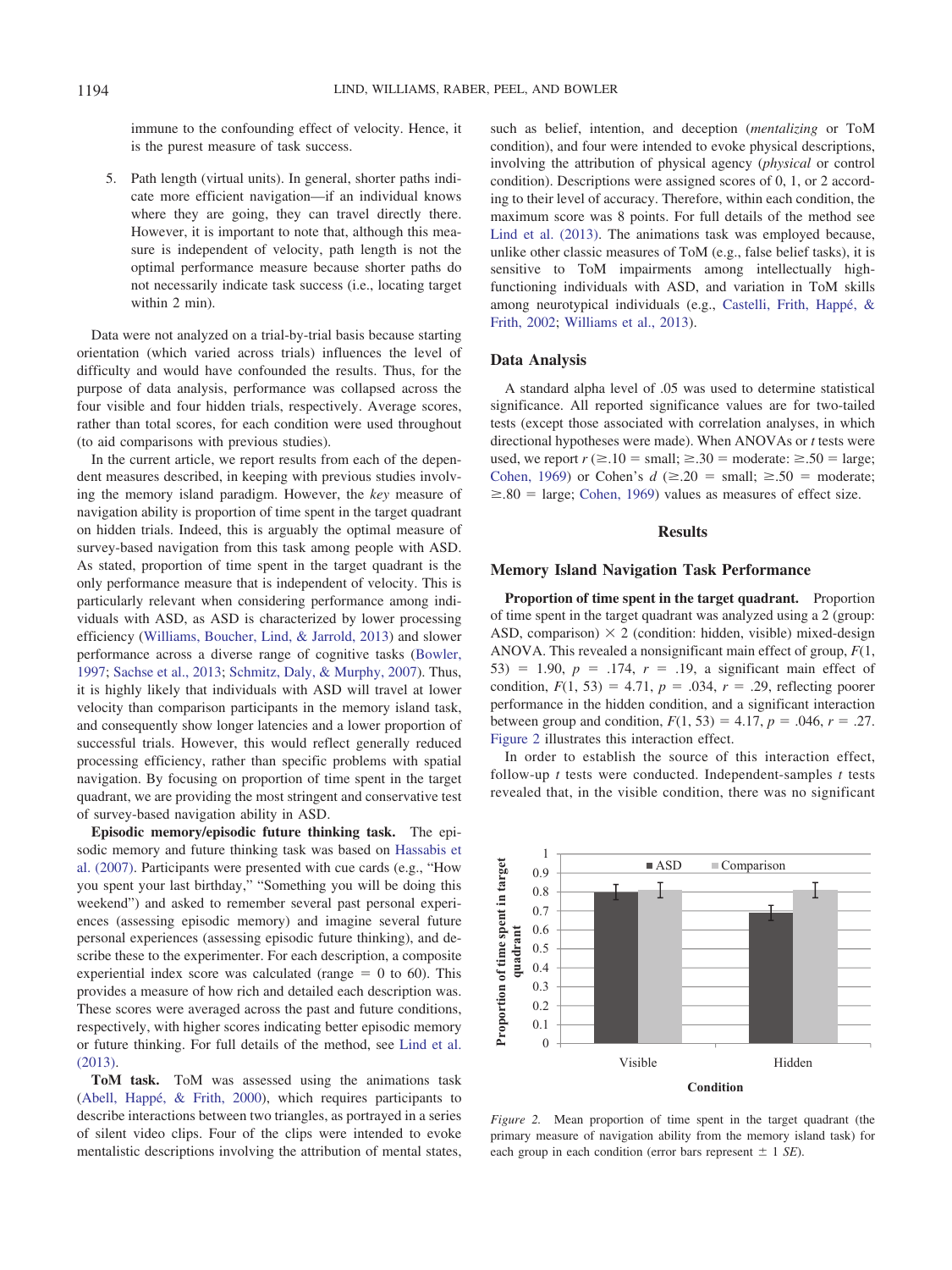difference between groups in proportion of time spent in the target quadrant,  $t(53) = 0.14$ ,  $p = .887$ , Cohen's  $d = 0.05$  $(ASD: M = .80, SD = .19; comparison: M = .81, SD = .21).$ However, in the hidden condition, participants with ASD spent significantly less time in the target quadrant than comparison participants,  $t(53) = 2.22$ ,  $p = .031$ , Cohen's  $d = 0.60$  (ASD:  $M = .69$ ,  $SD = .21$ ; comparison:  $M = .81$ ,  $SD = .19$ ). Paired-samples *t* tests revealed that the ASD group spent significantly more time in the target quadrant in the visible condition than the hidden condition,  $t(26) = 2.54$ ,  $p = .017$ , Cohen's  $d = 0.55$ . However, in the comparison group, there was no significant difference in proportion of time spent in the target quadrant between the conditions,  $t(27) = 0.11$ ,  $p = .910$ , Cohen's  $d \leq 0.01$ .

**Supplementary dependent measures.** Descriptive and inferential statistics for latency, proportion of successful trials, velocity, and path length are reported in [Table 2.](#page-6-0) These data were analyzed using mixed-design ANOVAs, with group (ASD, comparison) as the between-participants variable and condition (visible, hidden) as the within-participants variable. However, given that none of these supplementary dependent measures were of central *theoretical* interest, we merely summarize the results here.

These analyses revealed significant main effects of condition on all measures, reflecting overall longer latency, lower proportion of successful trials, higher velocity, and longer paths on hidden trials than visible trials. There were significant and marginally significant main effects of group on latency, proportion of successful trials, and velocity, reflecting diminished performance among ASD participants. Crucially, there were no significant interaction effects on these supplementary measures, underscoring our arguments regarding a general diminution of processing efficiency and speed in ASD: Participants with ASD showed a longer latency, lower velocity, and lower proportion of successful trials in *both* conditions. Although there was no significant main effect of group on path length, the interaction effect was marginally significant. This may reflect the fact that the difference in path length between participants with and without ASD was negligible in the visible condition ( $d = 0.15$ ) but moderate in the hidden condition ( $d =$ 0.58)—participants with ASD took substantially longer paths in this condition.

#### **Correlations Between Navigation and Episodic Memory, Episodic Future Thinking, and ToM**

Correlation analyses were used to explore the relation between navigation task performance and performance on (a) the episodic memory task, (b) the episodic future thinking task, and (c) the mentalizing (ToM) condition of the animations task. For these analyses, the navigation measure used was proportion of time spent in the target quadrant, given that this is the optimal measure of this ability.

In the first set of analyses, we explored the simple bivariate correlations between proportion of time spent in the target quadrant in the hidden condition and performance on the episodic memory/future thinking task. Among the whole sample of participants, the relation between navigation and episodic memory was positive (but small) and significant,  $r = .26$ ,  $p = .032$ . Within each group separately, the association remained, but no longer reached significance (ASD:  $r = .24$ ,  $p = .124$ ; comparison:  $r = .17$ ,  $p =$ .197).

The pattern of results concerning the relation between navigation and episodic future thinking was very similar: Again, it was positive (but small) and approached significance,  $r = .21$ ,  $p =$ .065. Within each group separately, the association remained but no longer reached significance (ASD:  $r = .23$ ,  $p = .129$ ; comparison:  $r = .07$ ,  $p = .361$ ).

#### Table 2

*Descriptive (Means and Standard Deviations) and Inferential (Group [ASD, Comparison] Condition [Visible, Hidden] Mixed-Design ANOVA) Statistics for Supplementary Memory Island Dependent Measures*

|                                 |           |                | Descriptive statistics |                                                 | Inferential statistics |                  |     |           |                  |   |                             |                  |         |
|---------------------------------|-----------|----------------|------------------------|-------------------------------------------------|------------------------|------------------|-----|-----------|------------------|---|-----------------------------|------------------|---------|
|                                 |           | ASD            | Comparison             | Total                                           | Group                  |                  |     | Condition |                  |   | Group $\times$<br>Condition |                  |         |
| Dependent measure               | Condition |                |                        |                                                 | F(1,53)                | $\boldsymbol{p}$ | r   | F(1,53)   | $\boldsymbol{p}$ | r | F(1,53)                     | $\boldsymbol{p}$ | r       |
| Latency to reach target (s)     | Visible   | 88.01 (39.13)  | 68.85 (28.51)          | 78.25 (35.17)                                   |                        |                  |     |           |                  |   |                             |                  |         |
|                                 | Hidden    | 105.40 (45.80) | 77.11 (29.18)          | 91.00 (40.49)                                   |                        |                  |     |           |                  |   |                             |                  |         |
|                                 | Total     | 96.71 (43.09)  | 72.98 (28.88)          | 84.63 (38.29)                                   |                        |                  |     |           |                  |   |                             |                  |         |
|                                 |           |                |                        |                                                 | 7.28                   | .009 .35         |     | 9.00      | .004 .38         |   | 1.14                        |                  | .291.15 |
| Proportion of successful trials | Visible   | .84(.22)       | .91(.25)               | .88(.24)                                        |                        |                  |     |           |                  |   |                             |                  |         |
|                                 | Hidden    | .72(.24)       | .86(.21)               | .79(0.23)                                       |                        |                  |     |           |                  |   |                             |                  |         |
|                                 | Total     | .78 (.24)      | .88(.23)               | .83(.24)                                        |                        |                  |     |           |                  |   |                             |                  |         |
|                                 |           |                |                        |                                                 | 3.78                   | .057.26          |     | 6.60      | .013 .33         |   | .97                         |                  | .328.13 |
| Velocity (virtual units/s)      | Visible   | 7.16(1.00)     | 7.88(0.68)             | 7.53(0.92)                                      |                        |                  |     |           |                  |   |                             |                  |         |
|                                 | Hidden    | 7.94(0.67)     | 8.48 (0.52)            | 8.22(0.65)                                      |                        |                  |     |           |                  |   |                             |                  |         |
|                                 | Total     | 7.55(0.93)     | 8.18(0.67)             | 7.87(0.86)                                      |                        |                  |     |           |                  |   |                             |                  |         |
|                                 |           |                |                        |                                                 | 12.46                  | $.001$ .44       |     | 66.89     | $< 0.001$ .75    |   | 1.07                        |                  | .306.14 |
| Path length (virtual units)     | Visible   |                |                        | 580.35 (280.62) 539.48 (257.57) 559.55 (267.42) |                        |                  |     |           |                  |   |                             |                  |         |
|                                 | Hidden    |                |                        | 808.62 (342.59) 640.65 (221.61) 723.11 (297.07) |                        |                  |     |           |                  |   |                             |                  |         |
|                                 | Total     |                |                        | 694.49 (330.88) 590.07 (243.48) 641.33 (293.08) |                        |                  |     |           |                  |   |                             |                  |         |
|                                 |           |                |                        |                                                 | 2.53                   | .118             | .21 | 20.38     | $< 0.001$ .53    |   | 3.03                        |                  | .087.23 |

 $Note. ASD = autism spectrum disorder.$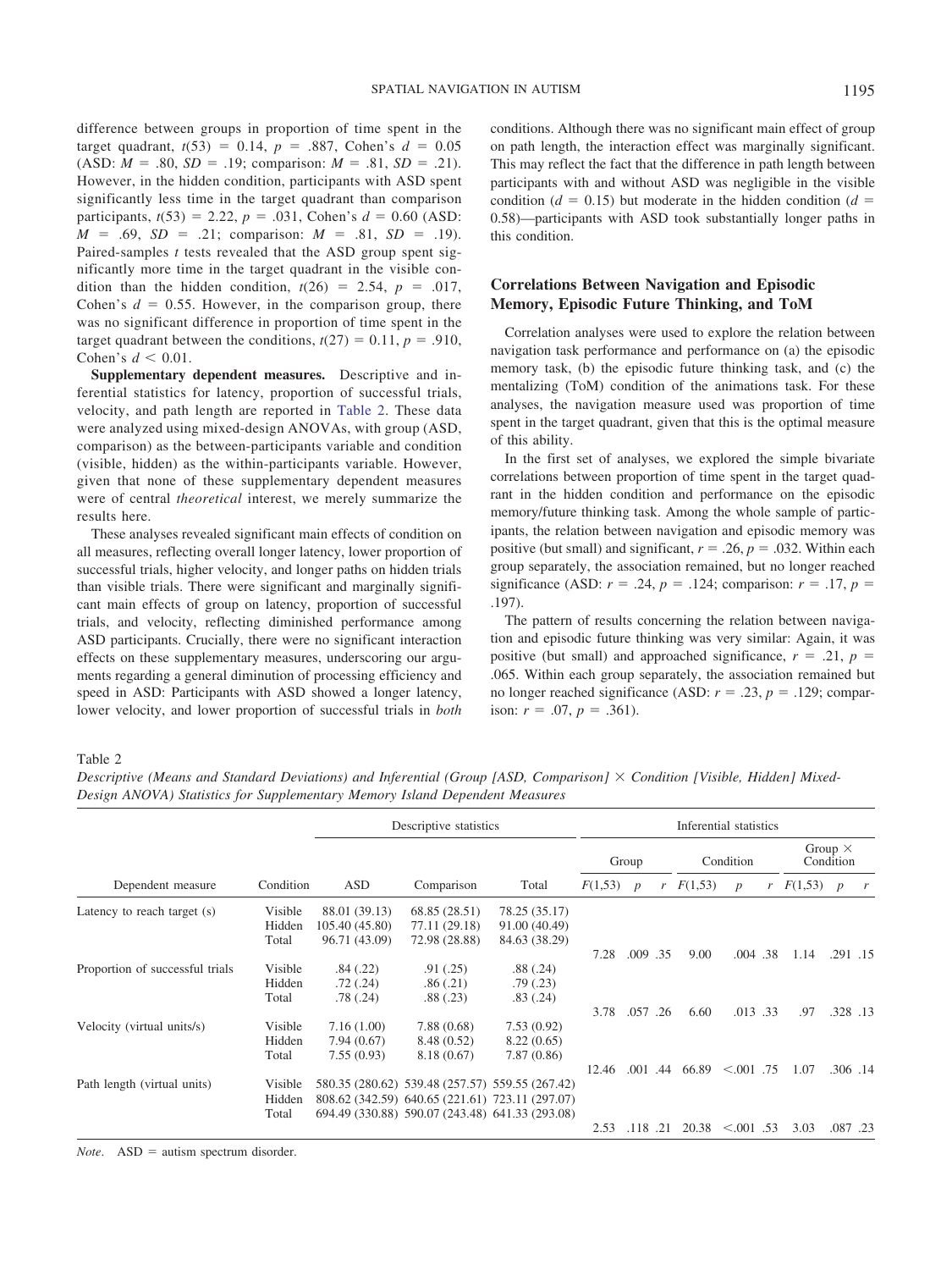In the next set of analyses, we explored the bivariate correlation between proportion of time spent in the target quadrant on the hidden condition of the memory island task and scores from the mentalizing condition of animations task. This revealed a strong, positive correlation within both groups analyzed together,  $r = .66$ ,  $p < .001$ , and within the ASD,  $r = .62$ ,  $p < .001$ , and comparison groups,  $r = .48$ ,  $p = .005$ , alone. A Fisher's *z* test indicated that the difference between the coefficients produced by the two groups was nonsignificant,  $z = 0.70$ ,  $p = .483$ .

In addition to the straightforward bivariate association between navigation and ToM, we were also interested in the possible role of any confounding factors in driving these correlations. Thus, we conducted a set of partial correlation analyses to explore the relation between (a) proportion of time spent in the target quadrant on the hidden condition, and (b) scores from the mentalizing condition of animations task, controlling for (c) proportion of time spent in the target quadrant on the *visible* condition of the memory island task, and (d) scores from the *physical* condition of animations task. This allowed us to filter out theoretically irrelevant sources of shared variance (i.e., the effect of extraneous task factors) from the analysis. Hence, this approach to analyzing the data provides a relatively uncontaminated test of the relation between ToM ability and navigation ability, independent of general (non-survey-based navigation) requirements of the memory island task *and* independent of general (non-ToM) demands inherent in the animations task. Among the groups combined, the correlation remained positive and moderately strong,  $r_{abc, d} = .40$ ,  $p = .002$ . When analyzed in each group separately, the correlation remained significant among participants with ASD,  $r_{\text{ab.c.d}} = .51$ ,  $p = .006$ , but not among comparison participants,  $r_{abc, d} = .27$ ,  $p = .092$ . Nonetheless, the between-groups difference in the size of the correlation was nonsignificant,  $Z = 0.99$ ,  $p = .322$ .

#### **Discussion**

The aim of the current study was to assess spatial navigation ability among intellectually high-functioning adults with ASD. Arguably, the study has several advantages over the few existing studies of this ability in ASD. First, it involved the largest sample of participants with ASD  $(n = 27)$  of any study of spatial navigation in ASD to date, increasing confidence in the reliability of the results. Second, participant groups in the current study were matched very closely for sex, age, verbal IQ, and performance IQ, ensuring that between-groups differences in experimental (navigation) task performance are not merely the product of differences between the groups in sex, age, or intellectual ability. Finally, and perhaps most importantly, this study employed the only paradigm (the memory island task) to date that necessitates a survey-based (cognitive-map-based) navigation strategy.

In line with the primary hypothesis of the study, participants with ASD spent a significantly smaller proportion of their time in the target quadrant in the hidden condition of the memory island task, indicating impairment in spatial navigation among this group. In this respect, the difference between the groups was associated with a moderate effect size  $(d = 0.60)$ . Crucially, despite this moderate impairment among participants with ASD in the hidden condition of the memory island task, there was no sign of any reliable difference between the groups in performance on the visible condition of the task. In this respect, the difference between the groups was associated with a negligible effect size  $(d = 0.05)$ . Thus, the diminished performance of participants with ASD in the hidden condition was not merely due to difficulties with noncentral task demands. Rather, the problem was with survey-based navigation, specifically. Participants with ASD also showed a trend toward taking longer, less efficient paths when navigating in the hidden condition only (also associated with a moderate effect size,  $d =$ 0.58)—that is, they had to cover more ground to locate the target. In other words, participants with ASD were not only searching in the wrong areas of the island but also traveling further.

The current results contrast with those of [Caron et al. \(2004\)](#page-9-0) and [Edgin and Pennington \(2005\),](#page-9-17) who reported intact or superior navigation in ASD. Aside from differences in participant matching procedures, this discrepancy is probably due to the fact that (despite having impaired survey-based skills) individuals with ASD have intact route-based navigation and visual pattern matching skills, which are sufficient for success on the corridor and simple virtual water mazes employed, respectively, in these studies.

Several limitations of the current study should be considered when interpreting the results. First, although the sample size is reasonable by the standards of most ASD research, it is nevertheless relatively small by the standards of psychology more generally. Second, the sample consisted exclusively of intellectually high-functioning adults. Thus, we do not know how younger or less cognitively able participants with ASD would perform on the task. Finally, the current task employed a virtual environment. Although navigation performance among typical individuals is comparable across real-world and virtual settings, we do not know if this is also true for individuals with ASD.

The current findings have implications for theory development and for clinical practice. In terms of theory development, the current results support the notion that navigation, episodic memory, episodic future thinking, and ToM share a common underlying basis among neurotypical individuals. The fact that we observe deficits in all four of these abilities among individuals with ASD is consistent with this idea, and adds weight to the proposal that hippocampal functioning is atypical in ASD [\(Bowler, Gaigg, & Lind, 2011\)](#page-9-32). Although dissociations between these abilities could still potentially be observed in other disorders, the finding that impairments across these domains cohere in ASD is notable. Candidates for the shared underlying basis of such impairments include diminished scene construction and/or diminished self-projection. However, because both of these theories predict impairments in navigation among people with ASD, the between-groups differences in experimental task performance observed in the current study do not allow us to distinguish between these theories. However, exploration of the cognitive correlates of navigation ability has the potential to do just that.

Both the scene construction and self-projection theories predict that navigation performance should be positively associated with episodic memory and episodic future thinking. However, only the self-projection theory implies that navigation ability should be positively associated with ToM. The finding in the current study that performance in the hidden condition of the memory island task was strongly and significantly positively associated with perfor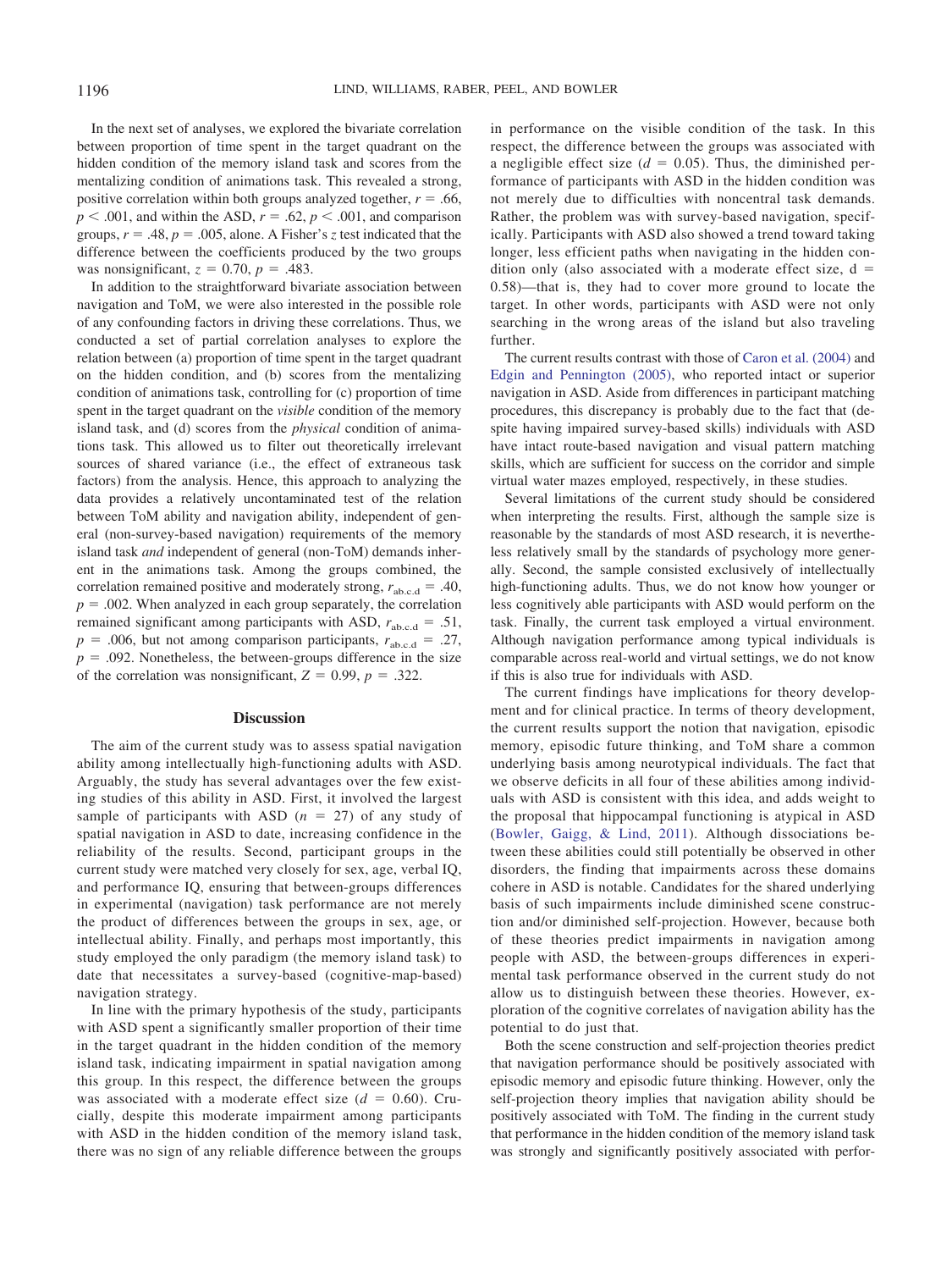<span id="page-9-29"></span><span id="page-9-23"></span>mance on the mentalizing condition of the animations task among both ASD and comparison participants supports the self-projection theory specifically. It is notable that performance on the memory island task was associated positively and significantly with performance on the episodic memory task only when both groups were collapsed, and not when each group was analyzed individually. However, the correlation among each group individually was highly similar in magnitude to the correlation among both groups collapsed. Therefore, the lack of statistical significance within each group individually is likely to be a product merely of limited statistical power. However, matters concerning the relation between navigation and episodic future thinking were less clear. Although, the correlation approached significance among both groups collapsed, it was modest in magnitude and only negligible among comparison participants alone. The relation between episodic memory and episodic future thinking is well established, but they are not synonymous (see [Lind & Bowler, 2010\)](#page-9-6). Thus, it is quite possible that navigation and episodic memory share particular cognitive underpinnings, but these are distinct from the cognitive underpinnings that are common to episodic memory and episodic future thinking.

<span id="page-9-28"></span><span id="page-9-26"></span><span id="page-9-24"></span><span id="page-9-15"></span><span id="page-9-12"></span><span id="page-9-11"></span><span id="page-9-5"></span>The current results have further theoretical implications, in that they provide a challenge to the extreme male brain theory of ASD. This theory predicts that people with ASD should manifest undiminished and even superior ability on tasks (requiring systemizing) that males consistently outperform females on. Spatial navigation is perhaps the prototypical example of such a skill, with overwhelming evidence of male superiority in this ability [\(Dabbs](#page-9-13) [et al., 1998;](#page-9-13) [Jones et al., 2003\)](#page-9-14). Thus, if ASD is an example of (indeed, caused by) an extreme male brain, then people with this disorder should perform at least as well as, if not better than, neurotypical comparison individuals on navigation tasks. The fact that, instead, they performed significantly less well than closely matched neurotypical participants in the current study echoes findings from recent studies that cast doubt on the validity of the extreme male brain theory. For example, [Pellicano et al. \(2011\)](#page-9-33) explored large-scale search skills—which arguably rely on several putative systemizing abilities, including navigation-related abilities—within a laboratory-based "foraging room." They found that children with ASD were less systematic and less efficient at foraging than typically developing comparison children. These findings could be at least partially explained by difficulties with navigation, and stand in clear contrast to the predictions of the extreme male brain theory.

<span id="page-9-32"></span><span id="page-9-31"></span><span id="page-9-30"></span><span id="page-9-27"></span><span id="page-9-18"></span><span id="page-9-13"></span><span id="page-9-9"></span><span id="page-9-4"></span><span id="page-9-0"></span>The current results, in themselves, do not imply that the extreme male brain theory should necessarily be abandoned. They do, however, suggest that it, or the broader empathizing–systemizing theory of psychological sex differences among neurotypical individuals, may need some revision. If the empathizing-systemizing theory is to be preserved as an explanation for psychological sex differences, the idea that individuals with ASD have across-theboard systemizing impairments and extreme male brains in every respect needs to be rethought. Alternatively, if the extreme male brain theory is to be preserved as an explanation of ASD, the central notion of systemizing may need to be reconsidered. Specifically, navigation could no longer be classed as a systemizing skill. It would follow that the Systemizing Quotient [\(Baron-Cohen](#page-9-15) [et al., 2003\)](#page-9-15) would also require revision, to exclude the items that relate to survey-based navigation (Items 31 ["I find it difficult to learn my way around a new city"] and 49 ["I can easily visualize how the motorways in my region link up"]).

<span id="page-9-21"></span><span id="page-9-17"></span><span id="page-9-10"></span><span id="page-9-2"></span><span id="page-9-1"></span>In terms of the implications of the current results for our understanding of the ASD phenotype, our observations fit with frequent anecdotal reports that individuals with this disorder often insist on sticking to well-known, familiar routes. This is typically viewed as a manifestation of the behavioral inflexibility that is diagnostic of the disorder. Therefore, our results provide an important potential explanation for this aspect of inflexible behavior, namely, that individuals with ASD have difficulties with generating cognitive maps and rely more heavily than neurotypical individuals on route-based navigation skills. Hence, taking a new route—even to a familiar location—may leave some individuals with ASD feeling lost and uncertain of their location. This could explain the high degree of anxiety experienced by some individuals with ASD when required to deviate from familiar routes. Therefore, a key clinical implication of the current findings is that people with ASD may benefit from using external representations, such as maps, to compensate for their difficulties with generating cognitive maps of the environment. In addition to encouraging the use of external representations to support navigation, it may be possible to foster the ability to generate cognitive maps among individuals with this disorder. There is evidence that purposeful training of such strategies in virtual environments can transfer into real-world benefits in navigation ability [\(Witmer, Sadowski, &](#page-10-9) [Finkelstein, 2002\)](#page-10-9). Given that survey-based navigation is diminished in ASD, but not absent, it may (and, indeed, should) be possible to foster existing capacity among individuals with this disorder. The fact that spatial navigation is so critical for day-today independent living suggests the potential benefits of such interventions for those individuals with ASD who experience difficulties with navigation in their daily lives may be quite significant.

<span id="page-9-33"></span><span id="page-9-25"></span><span id="page-9-22"></span><span id="page-9-20"></span><span id="page-9-19"></span><span id="page-9-16"></span><span id="page-9-14"></span><span id="page-9-8"></span><span id="page-9-7"></span><span id="page-9-6"></span><span id="page-9-3"></span>We have argued that deficits in scene construction and/or selfprojection in ASD may plausibly contribute to difficulties with survey-based navigation—that is, we are suggesting that there are impairments in the representational processes needed to generate cognitive maps. However, it is important to consider whether navigation difficulties may, alternatively (or additionally), stem from lack of relevant sensory input. In other words, the direction of causality may be the opposite of that assumed in the preceding paragraph: Behavioral inflexibility (specifically, sticking to wellknown routes) may contribute to navigation impairments, as opposed to navigation impairments contributing to behavioral inflexibility. Effective navigation relies on appropriate sensory input in addition to the necessary representational apparatus. If a pervasive "insistence on sameness" means that a child with ASD invariably follows the same routes, they will only ever experience a limited portion of their environments, restricting their opportunities for learning about topographical layouts. Such attenuated sensory input would inevitably result in impoverished cognitive maps of real-world environments. Although it is not known whether the representational processes that underpin cognitive maps can be influenced by navigational experiences, it seems plausible to suppose that inadequate sensory input could have adverse developmental consequences on them—insufficient input may limit opportunities to practice generating richly detailed cognitive maps. In relation to the current study, the results cannot be explained in terms of inadequate *online* sensory input (because starting orien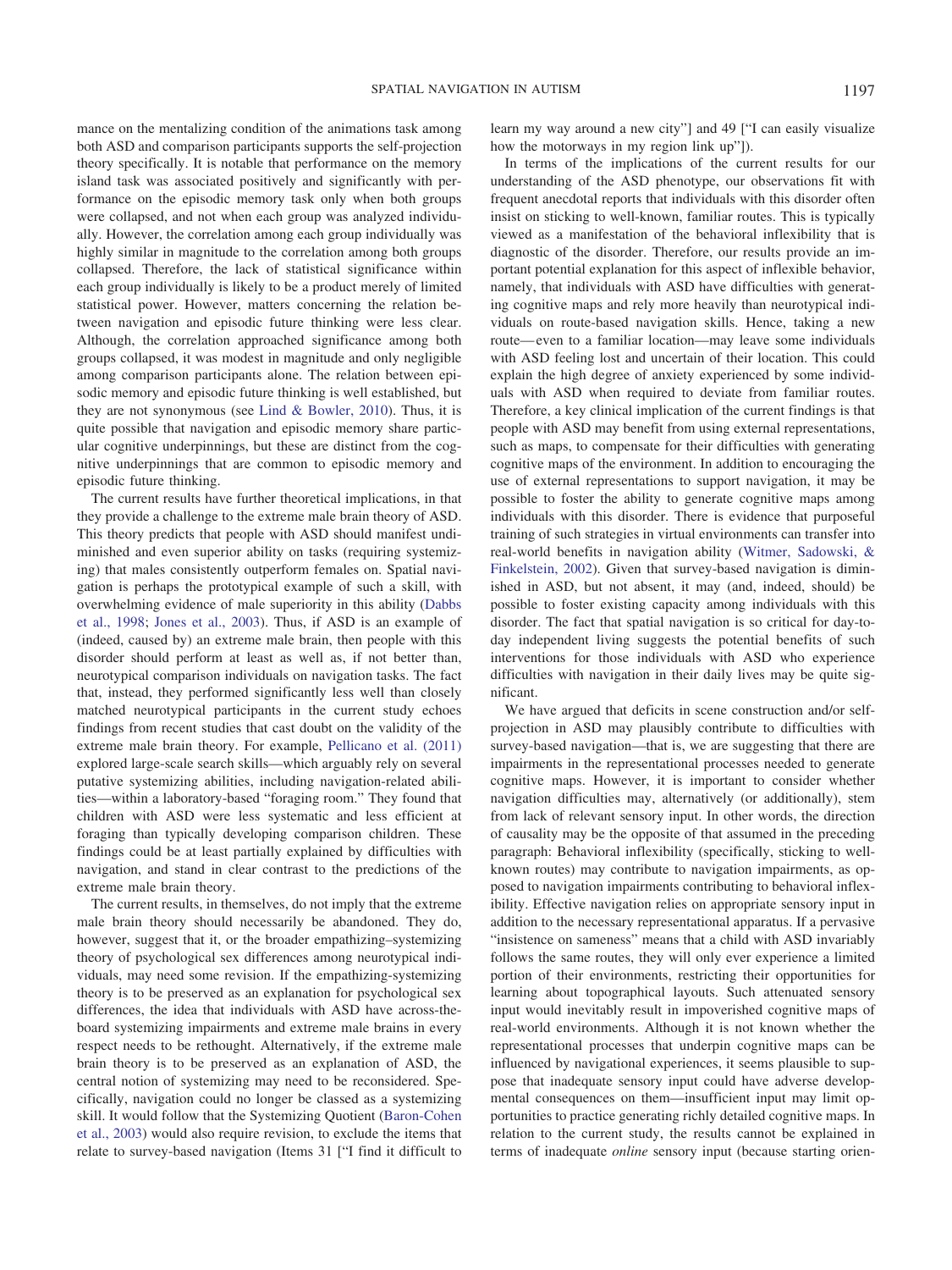<span id="page-10-7"></span>tation was varied across trials, participants were prevented from repeatedly following the same route), but this does not preclude the possibility that insufficient sensory input in *development* has a persistent impact on navigation into adulthood. Clearly, further research will be required to elucidate these issues, but if this analysis turns out to be correct, it highlights the importance of intervening early in development.

#### **References**

- <span id="page-10-8"></span><span id="page-10-3"></span>Abell, F., Happé, F., & Frith, U. (2000). Do triangles play tricks? Attribution of mental states to animated shapes in normal and abnormal development. *Cognitive Development, 15,* 1–16. [doi:10.1016/S0885-](http://dx.doi.org/10.1016/S0885-2014%2800%2900014-9) [2014\(00\)00014-9](http://dx.doi.org/10.1016/S0885-2014%2800%2900014-9)
- <span id="page-10-1"></span>American Psychiatric Association. (2000). *Diagnostic and statistical manual of mental disorders* (4th ed., text rev.). Washington, DC: Author.
- <span id="page-10-2"></span>American Psychiatric Association. (2013). *Diagnostic and statistical manual of mental disorders* (5th ed.). Washington, DC: Author.
- <span id="page-10-5"></span>Baron-Cohen, S. (2002). The extreme male brain theory of autism. *Trends in Cognitive Sciences, 6,* 248–254. [doi:10.1016/S1364-](http://dx.doi.org/10.1016/S1364-6613%2802%2901904-6) [6613\(02\)01904-6](http://dx.doi.org/10.1016/S1364-6613%2802%2901904-6)
- Baron-Cohen, S., Knickmeyer, R. C., & Belmonte, M. K. (2005). Sex differences in the brain: Implications for explaining autism. *Science, 310,* 819–823. [doi:10.1126/science.1115455](http://dx.doi.org/10.1126/science.1115455)
- Baron-Cohen, S., Richler, J., Bisarya, D., Gurunathan, N., & Wheelwright, S. (2003). The Systemizing Quotient: An investigation of adults with Asperger syndrome or high–functioning autism, and normal sex differences. *Philosophical Transactions of the Royal Society of London: Series B: Biological Sciences, 358,* 361–374. [doi:10.1098/rstb.2002](http://dx.doi.org/10.1098/rstb.2002.1206) [.1206](http://dx.doi.org/10.1098/rstb.2002.1206)
- Baron-Cohen, S., Wheelwright, S., Skinner, R., Martin, J., & Clubley, E. (2001). The Autism-Spectrum Quotient (AQ): Evidence from Asperger syndrome/high-functioning autism, males and females, scientists and mathematicians. *Journal of Autism and Developmental Disorders, 31,* 5–17. [doi:10.1023/A:1005653411471](http://dx.doi.org/10.1023/A:1005653411471)
- Bowler, D. M. (1997). Reaction times for mental-state and non-mentalstate questions in false belief tasks by high-functioning individuals with autism. *European Child & Adolescent Psychiatry, 6,* 160–165.
- Bowler, D. M., Gaigg, S., & Lind, S. (2011). Memory in autism: Binding, self, and brain. In I. Roth & P. Rezaie (Eds.), *Researching the autism spectrum: Contemporary perspectives* (pp. 316–346). Cambridge, UK: Cambridge University Press. [doi:10.1017/CBO9780511973918.013](http://dx.doi.org/10.1017/CBO9780511973918.013)
- Buckner, R. L., & Carroll, D. C. (2007). Self-projection and the brain. *Trends in Cognitive Sciences, 11,* 49–57. [doi:10.1016/j.tics.2006.11.004](http://dx.doi.org/10.1016/j.tics.2006.11.004)
- Burgess, N., Maguire, E. A., & O'Keefe, J. (2002). The human hippocampus and spatial and episodic memory. *Neuron, 35,* 625–641. [doi:](http://dx.doi.org/10.1016/S0896-6273%2802%2900830-9) [10.1016/S0896-6273\(02\)00830-9](http://dx.doi.org/10.1016/S0896-6273%2802%2900830-9)
- Caron, M.-J., Mottron, L., Rainville, C., & Chouinard, S. (2004). Do high functioning persons with autism present superior spatial abilities? *Neuropsychologia, 42,* 467–481. [doi:10.1016/j.neuropsychologia.2003.08](http://dx.doi.org/10.1016/j.neuropsychologia.2003.08.015) [.015](http://dx.doi.org/10.1016/j.neuropsychologia.2003.08.015)
- Castelli, F., Frith, C. D., Happé, F., & Frith, U. (2002). Autism, Asperger syndrome, and brain mechanisms for the attribution of mental states to animated shapes. *Brain: A Journal of Neurology, 125,* 1839–1849. [doi:10.1093/brain/awf189](http://dx.doi.org/10.1093/brain/awf189)
- Cohen, J. (1969). *Statistical power analysis for the behavioural sciences*. New York, NY: Academic Press.
- Constantino, J. M., & Gruber, C. P. (2012). *Social Responsiveness Scale, second edition*. Torrance, CA: Western Psychological Services.
- Crane, L., Lind, S. E., & Bowler, D. M. (2013). Remembering the past and imagining the future in autism spectrum disorder. *Memory, 21,* 157–166. [doi:10.1080/09658211.2012.712976](http://dx.doi.org/10.1080/09658211.2012.712976)
- Dabbs, J. M., Chang, E. L., Strong, R. A., & Milun, R. (1998). Spatial ability, navigation strategy, and geographic knowledge among men and

<span id="page-10-6"></span>women. *Evolution and Human Behavior, 19,* 89–98. [doi:10.1016/](http://dx.doi.org/10.1016/S1090-5138%2897%2900107-4) [S1090-5138\(97\)00107-4](http://dx.doi.org/10.1016/S1090-5138%2897%2900107-4)

- Edgin, J. O., & Pennington, B. F. (2005). Spatial cognition in autism spectrum disorder: Superior, impaired, or just intact? *Journal of Autism and Developmental Disorders, 35,* 729–745. [doi:10.1007/s10803-005-](http://dx.doi.org/10.1007/s10803-005-0020-y) [0020-y](http://dx.doi.org/10.1007/s10803-005-0020-y)
- <span id="page-10-9"></span><span id="page-10-0"></span>Foo, P., Warren, W. H., Duchon, A., & Tarr, M. J. (2005). Do humans integrate routes into a cognitive map? Map- versus landmark-based navigation of novel shortcuts. *Journal of Experimental Psychology: Learning, Memory, and Cognition, 31,* 195–215. [doi:10.1037/0278-7393](http://dx.doi.org/10.1037/0278-7393.31.2.195) [.31.2.195](http://dx.doi.org/10.1037/0278-7393.31.2.195)
- <span id="page-10-4"></span>Gillner, S., & Mallot, H. A. (1998). Navigation and acquisition of spatial knowledge in a virtual maze. *Journal of Cognitive Neuroscience, 10,* 445–463. [doi:10.1162/089892998562861](http://dx.doi.org/10.1162/089892998562861)
- Happé, F. G. E. (1995). The role of age and verbal ability in the theory of mind task performance of subjects with autism. *Child Development, 66,* 843–855. [doi:10.2307/1131954](http://dx.doi.org/10.2307/1131954)
- Hartley, T., Maguire, E. A., Spiers, H. J., & Burgess, N. (2003). The well-worn route and the path less travelled: Distinct neural bases of route following and wayfinding in humans. *Neuron, 37,* 877–888. [doi:](http://dx.doi.org/10.1016/S0896-6273%2803%2900095-3) [10.1016/S0896-6273\(03\)00095-3](http://dx.doi.org/10.1016/S0896-6273%2803%2900095-3)
- Hassabis, D., Kumaran, D., Vann, S. D., & Maguire, E. A. (2007). Patients with hippocampal amnesia cannot imagine new experiences. *PNAS Proceedings of the National Academy of Sciences of the United States of America, 104,* 1726–1731. [doi:10.1073/pnas.0610561104](http://dx.doi.org/10.1073/pnas.0610561104)
- Jones, C. M., Braithwaite, V. A., & Healy, S. D. (2003). The evolution of sex differences in spatial ability. *Behavioral Neuroscience, 117,* 403– 411. [doi:10.1037/0735-7044.117.3.403](http://dx.doi.org/10.1037/0735-7044.117.3.403)
- Lind, S. E., & Bowler, D. M. (2010). Episodic memory and episodic future thinking in adults with autism. *Journal of Abnormal Psychology, 119,* 896–905. [doi:10.1037/a0020631](http://dx.doi.org/10.1037/a0020631)
- Lind, S. E., & Williams, D. M. (2012). The association between past and future oriented thinking: Evidence from autism spectrum disorder. *Learning and Motivation, 43,* 231–240. [doi:10.1016/j.lmot.2012.05.004](http://dx.doi.org/10.1016/j.lmot.2012.05.004)
- Lind, S. E., Williams, D. M., Bowler, D. M., & Peel, A. (2013). Episodic memory and episodic future thinking impairments in high-functioning autism spectrum disorder: An underlying difficulty with scene construction or self-projection? *Neuropsychology*. Advance online publication. [doi:10.1037/neu0000005](http://dx.doi.org/10.1037/neu0000005)
- Lord, C., Risi, S., Lambrecht, L., Cook, E. H., Leventhal, B. L., DiLavore, P. C., . . . Rutter, M. (2000). The Autism Diagnostic Observation Schedule-Generic: A standard measure of social and communication deficits associated with the spectrum of autism. *Journal of Autism and Developmental Disorders, 30,* 205–223. [doi:10.1023/A:1005592401947](http://dx.doi.org/10.1023/A:1005592401947)
- Maguire, E. A., Burgess, N., & O'Keefe, J. (1999). Human spatial navigation: Cognitive maps, sexual dimorphism, and neural substrates. *Current Opinion in Neurobiology, 9,* 171–177. [doi:10.1016/S0959-](http://dx.doi.org/10.1016/S0959-4388%2899%2980023-3) [4388\(99\)80023-3](http://dx.doi.org/10.1016/S0959-4388%2899%2980023-3)
- Pellicano, E., Smith, A. D., Cristino, F., Hood, B. M., Briscoe, J., & Gilchrist, I. D. (2011). Children with autism are neither systematic nor optimal foragers. *PNAS Proceedings of the National Academy of Sciences of the United States of America, 108,* 421–426. [doi:10.1073/pnas](http://dx.doi.org/10.1073/pnas.1014076108) [.1014076108](http://dx.doi.org/10.1073/pnas.1014076108)
- Piper, B. J., Acevedo, S. F., Craytor, M. J., Murray, P., & Raber, J. (2010). The use and validation of the spatial navigation Memory Island test in primary school children. *Behavioural Brain Research, 209,* 257–262.
- Prior, M., & Hoffman, W. (1990). Neuropsychological testing of autistic children through an exploration with frontal lobe tests. *Journal of Autism and Developmental Disorders, 20,* 581–590. [doi:10.1007/BF02216063](http://dx.doi.org/10.1007/BF02216063)
- Rizk-Jackson, A. M., Acevedo, S. F., Inman, D., Howieson, D., Benice, T. S., & Raber, J. (2006). Effects of sex on object recognition and spatial navigation in humans. *Behavioural Brain Research, 173,* 181–190. [doi:10.1016/j.bbr.2006.06.029](http://dx.doi.org/10.1016/j.bbr.2006.06.029)